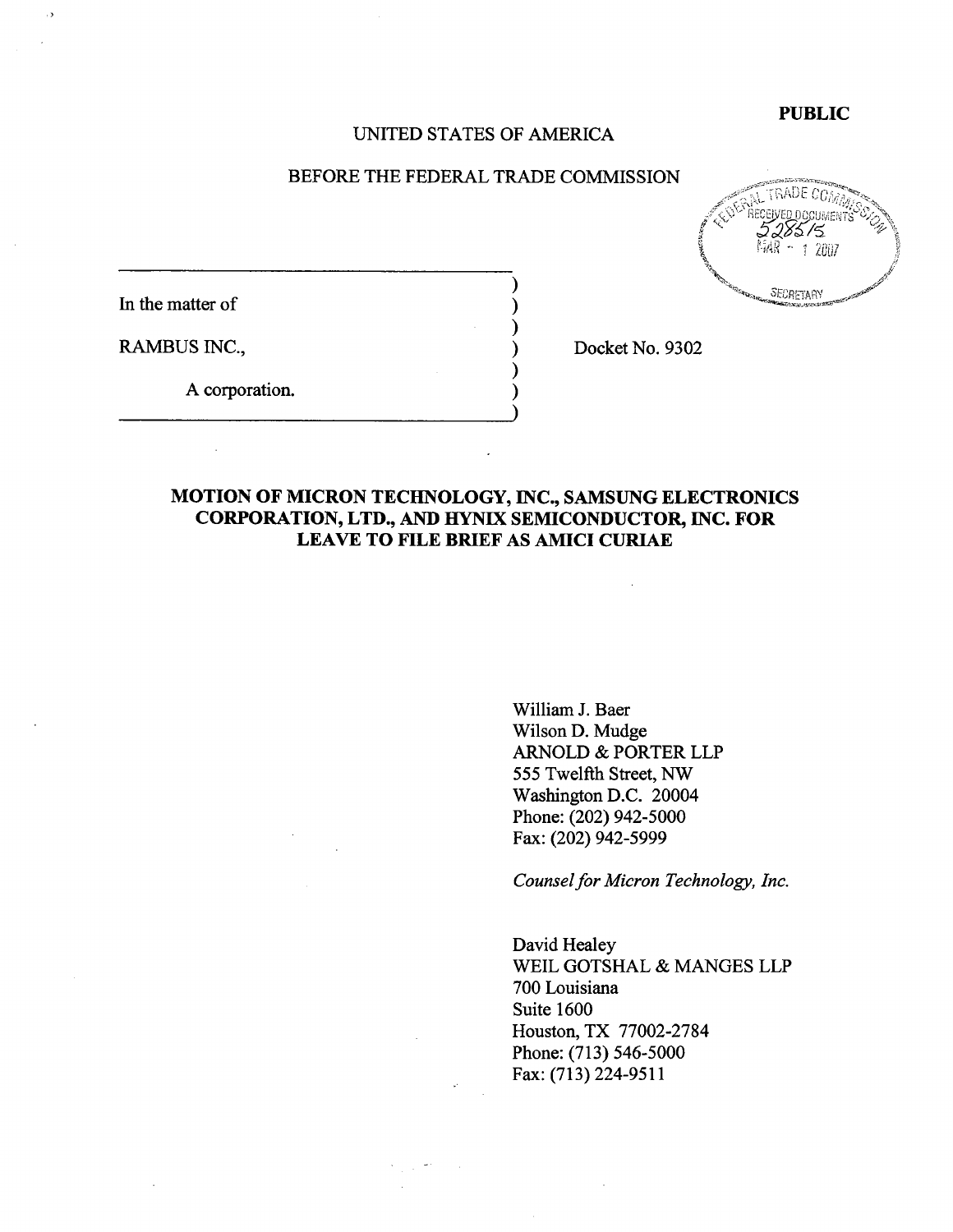Alan J. Weinschel WElL GOTSHAL & MANGES LLP 767 Fifth Avenue New York, NY 10153 Phone: (212) 310-8550 Fax: (212) 310-8007

Counsel for Samsung Electronics Corporation, Ltd.

Kenneth L. Nissly THELEN REID BROWN RA YSMAN & STEINER LLP 225 West Santa Clara Street, 12th Floor San Jose, CA 95113 Phone: (408) 292-5800 Fax: (408) 287-8040

Theodore G. Brown, III TOWNSEND AND TOWNSEND AND CREW LLP 379 Lyton Avenue Palo Alto, California 94301 Phone: (650) 326-2400 Fax: (650) 326-2422

David Beddow MELVENY & MYERS, LLP 1625 Eye Street, NW Washington, D.C. 20006-4001 Phone: (202) 383-5300 Fax: (202) 383-5414

Counsel for Hynix Semiconductor, Inc.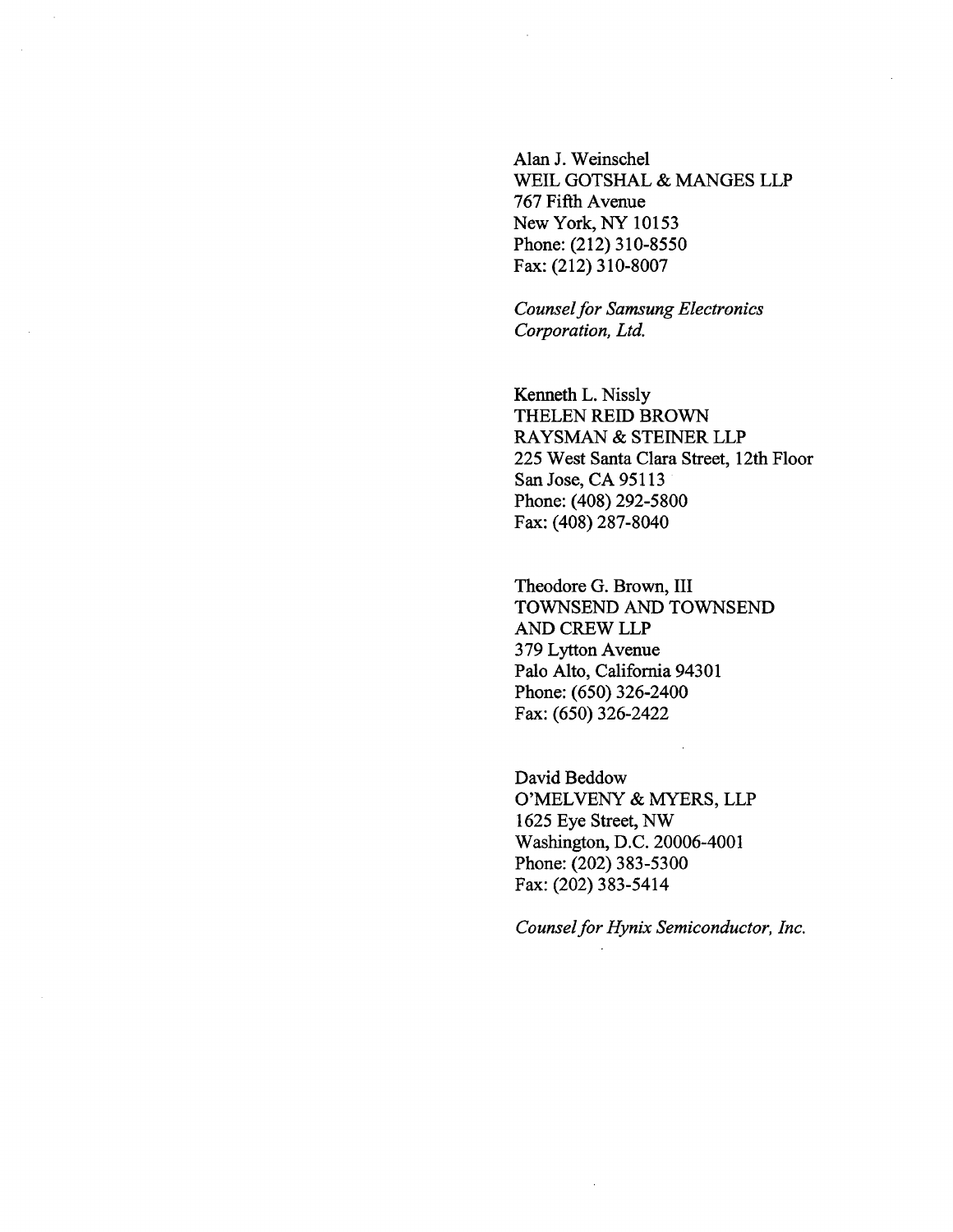Pursuant to 16 C.F.R. § 3.52(j), Micron Technology, Inc., Samsung Electronics Corporation, Ltd., and Hynix Semiconductor, Inc. ("Amici") respectfully move for leave to file a brief as amici curae in the above-captioned matter.

Amici Curiae Micron Technology, Inc. ("Micron"), Samsung Electronics Corporation, Ltd. ("Samsung"), and Hynix Semiconductor, Inc. ("Hynix") (collectively "Amici") are leading global semiconductor companies that design, manufacture, and sell dynamic random access memory ("DRAM"), including single data rate synchronous DRAMs ("SDR" or SDR SDRAMs") and double data rate synchronous DRAMs ("DDR" or "DDR SDRAMs"). Amici contrbute bilions of dollars in anual sales to the U.S. and world economy, invest hundreds of milions of dollars in research and development, hold thousands of United States patents, employ thousands of people both in the United States and overseas, and are members of a variety of standard-setting organzations ("SSOs ), including the JEDEC Solid State Technology Association ("JEDEC"). They are among the many firms victimized by Rambus's unlawful conduct.

On August 2, 2006, the Commission unanimously found that Rambus had "exploited its paricipation in JEDEC to obtain patents that would cover technologies incorporated into nowubiquitous JEDEC memory standards, without revealing its patent position to other JEDEC members. As a result, Rambus was able to distort the standard-setting process and engage in an anticompetitive 'hold up' of the computer memory industry." (Opinion of the Commission, August 2, 2006, at 3). Rambus's deceptive course of conduct gave it unlawful monopoly power in violation of Section 2 of the Sherman Act and Section 5 of the FTC Act. (Id.

On February 5, 2007, the Commission issued its Opinion of the Commission on Remedy (hereinafter "Remedy Opinion") and accompanying Final Order on the appropriate remedy for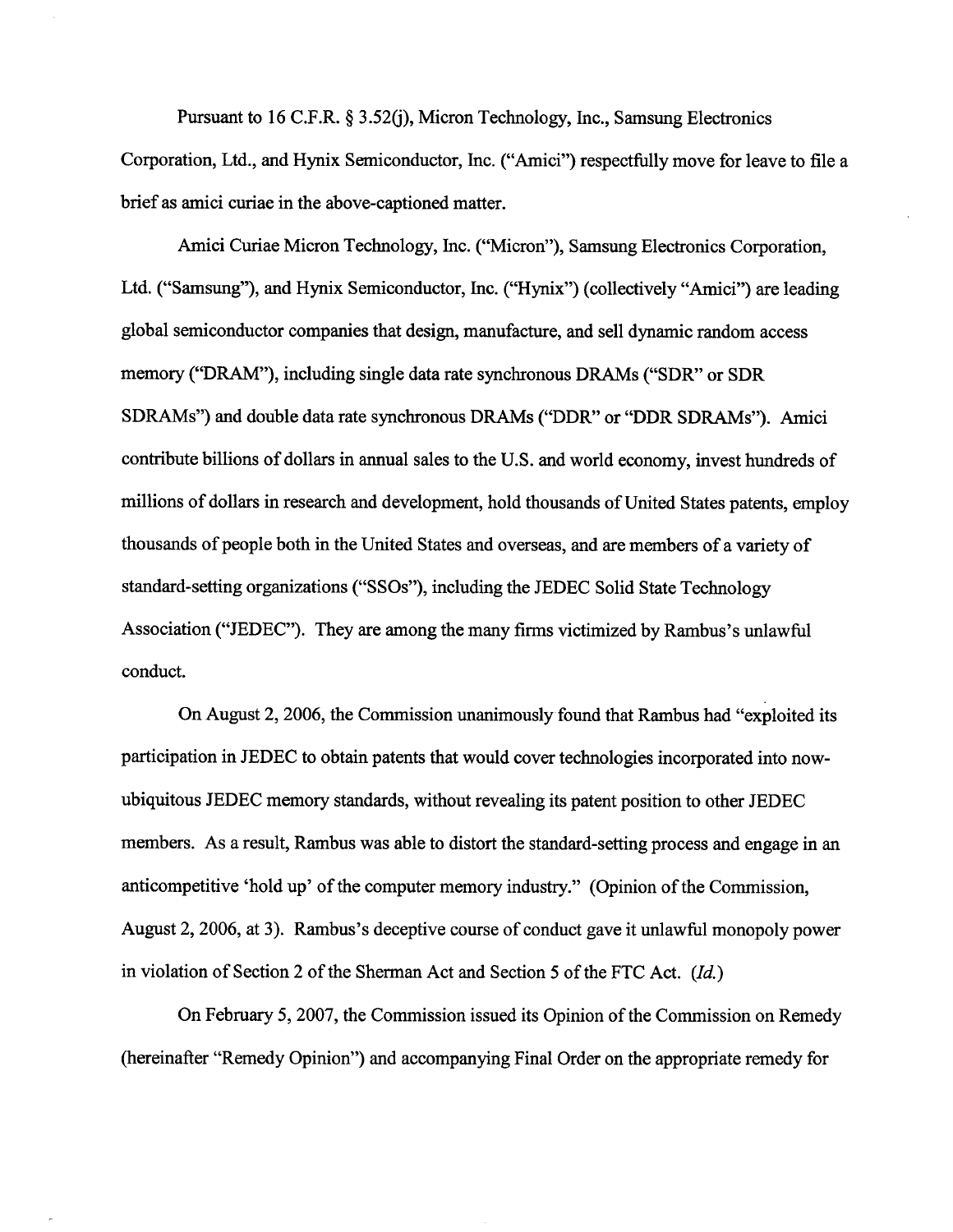Rambus's anticompetitive conduct (hereinafter "the Order"). The Commission explained that the Order's purpose is "to restore  $-$  to the extent possible  $-$  the competitive conditions that would have existed but for Rambus's unlawful conduct." (Remedy Opinion at 27.) The Order prohibits Rambus from engaging in futue deception in connection with standard-setting activities, and also significantly limits Rambus's ability to collect "fees, royalties, or other payments" relating to SDR and DDR SDRAM.<sup>1</sup>

First, the Order sets the "Maximum Allowable Royalty Rates" (hereinafter "Maximum Rates") that Rambus can charge on its patents for JEDEC-Compliant SDR SDRAM at 0.25% and JEDEC-Compliant DDR SDRAM at 0.50%. (Order I.J.1.) Both rates drop to 0% after three years. (Order I.J.2.) Second, the Order prohibits Rambus from collecting or attempting to collect royalties that exceed those rates. (Order at IV.A.) Third, Rambus is barred from further prosecution of infringement actions against persons manufacturing, selling, or using SDR SDRAM and DDR SDRAM for compensation in excess of the Maximum Rates. (Id. at VI.) Finally, Rambus must offer any interested person a license to its relevant patents for JEDEC-Compliant SDR and DDR SDRAM products at royalties no greater than the Maximum Rates.  $(Id. V.A.)$ 

As active participants in SSOs and as manufacturers of JEDEC-Compliant DRAMs and related products, Amici have a strong interest in ensuring that the anticompetitive effects of Rambus's willful and intentional violations, as unanimously found by the Commission, are fully remedied, and that the Commission continues to establish strong precedents that protect against standard-setting abuses and deter others from repeating Rambus's egregious anticompetitive conduct.

 $\frac{1}{1}$  (Order IV-VI.) The Order also limits Rambus's ability to collect fees, royalties, and payments on certain JEDEC-Compliant Non-DRAM products. (See Id.)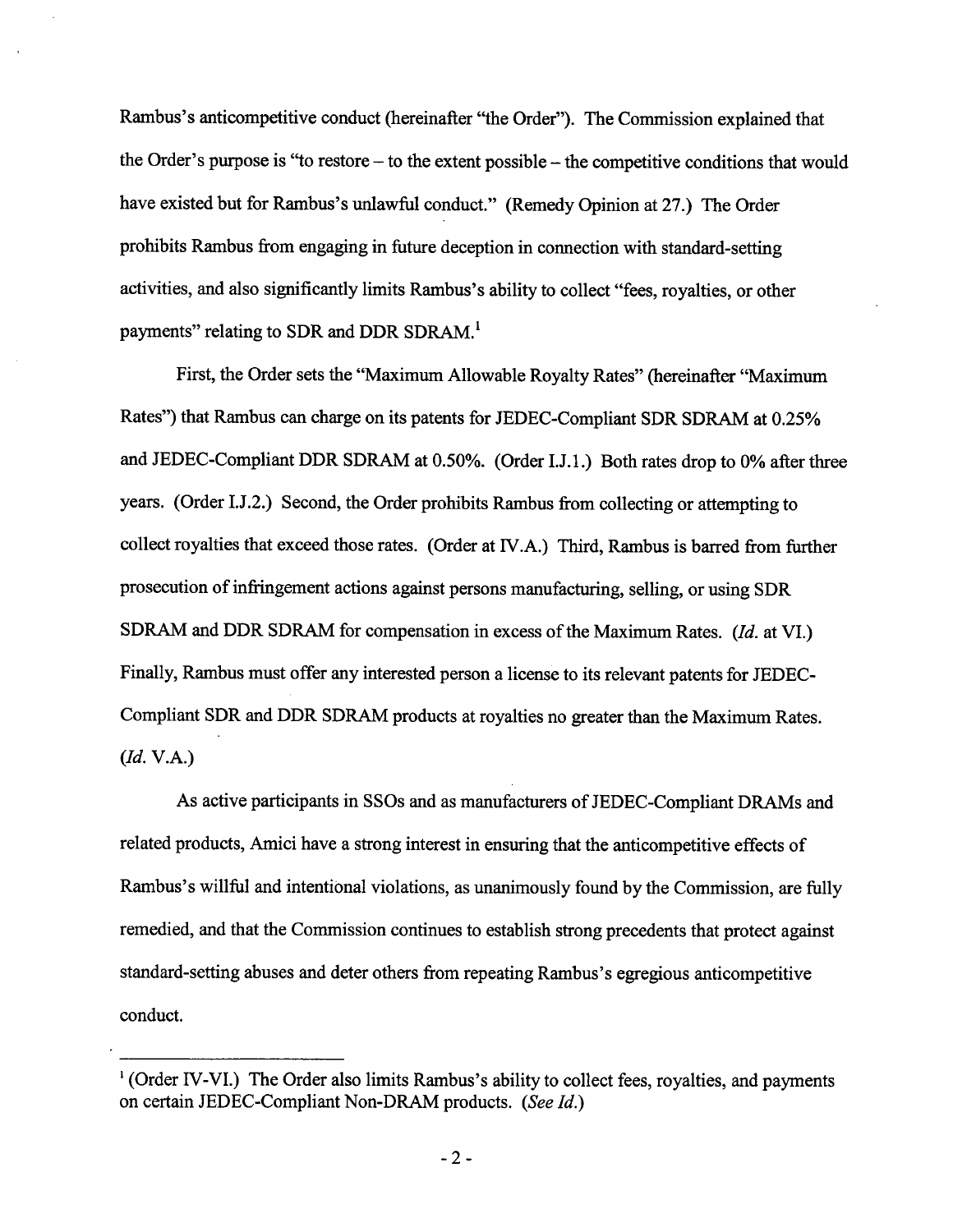Amici previously joined in a brief before the Commission expressing their views on an appropriate remedy for Rambus's conduct.<sup>2</sup> The Commission accepted that brief on October 19, 2006.<sup>3</sup> Amici submit this brief now to urge that the Commission deny the Petition of Respondent Rambus Inc. for Reconsideration of the Commission's Final Order and the Motion of Respondent Rambus Inc. for Stay of Order Pending Appeal, to express their view of the proper construction of that Order, and to request that the Commission clarify the Order to close the door on Rambus's efforts to continue to reap monopoly rents from its unlawful conduct.

WHEREFORE, Amici respectfully request that the Commission grant their joint motion leave to file the attached amici curiae brief.

Dated: March 1, 2007 Respectfully submitted,

 $R \mathbb{Z}$ 

William J. Baer Wilson D. Mudge AROLD & PORTER LLP 555 Twelfth Street, NW Washington, D.C. 20004 Phone: (202) 942-5000 Fax: (202) 942-5999

Counsel for Micron Technology, Inc.

÷

See Br. of Amici Curiae Nvidia Corporation, et al. on the Issue of the Appropriate Remedy for Rambus's Violations of the FTC Act, Sept. 15, 2006.

<sup>&</sup>lt;sup>3</sup> See Order Granting Mot. for Leave to File Briefs, Amici Curiae, Oct. 19, 2006.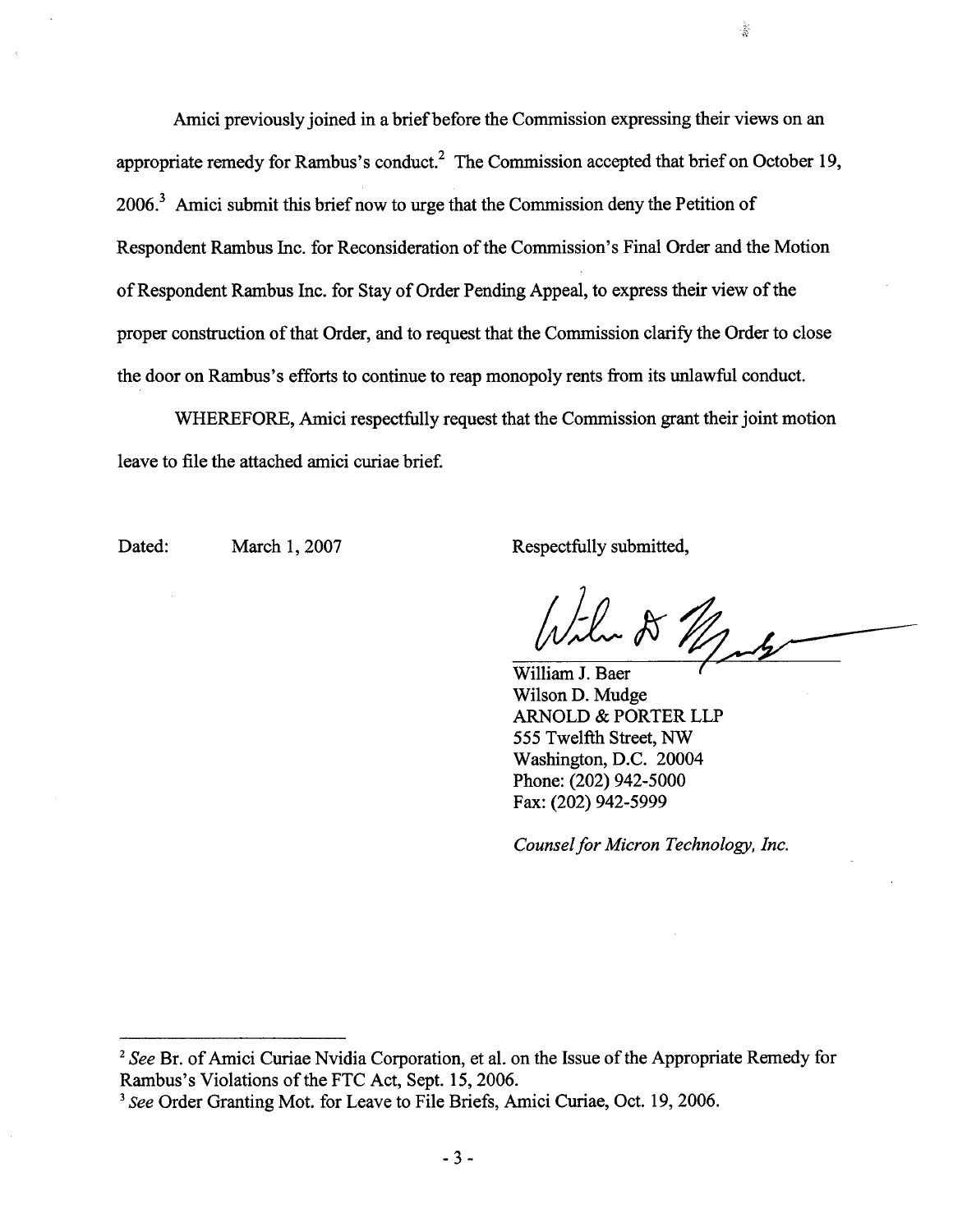For Dail Heal

David Healey WElL GOTSHAL & MANGES LLP 700 Louisiana Suite 1600 Houston, TX 7002-2784 Phone: (713) 546-5000 Fax: (713) 224-9511

Alan J. Weinschel WEIL GOTSHAL & MANGES LLP 767 Fifth Avenue New York, NY 10153 Phone: (212) 310-8550 Fax: (212) 310-8007

Counsel for Samsung Electronics Corporation, Ltd.

For Knuth Nost

Kenneth L. Nissly THELEN REID BROWN RA YSMAN & STEINER LLP 225 West Santa Clara Street, 12th Floor San Jose, CA 95113 Phone: (408) 292-5800 Fax: (408) 287-8040

Theodore G. Brown, III TOWNSEND AND TOWNSEND & CREW LLP 379 Lytton Avenue Palo Alto, California 94301 Phone: (650) 326-2400 Fax: (650) 326-2422

David Beddow O'MELVENY & MYERS, LLP 1625 Eye Street, NW Washington, D.C. 20006-4001 Phone: (202) 383-5300 Fax: (202) 383-5414

Counsel for Hynix Semiconductor. Inc.

 $\ddot{\phantom{a}}$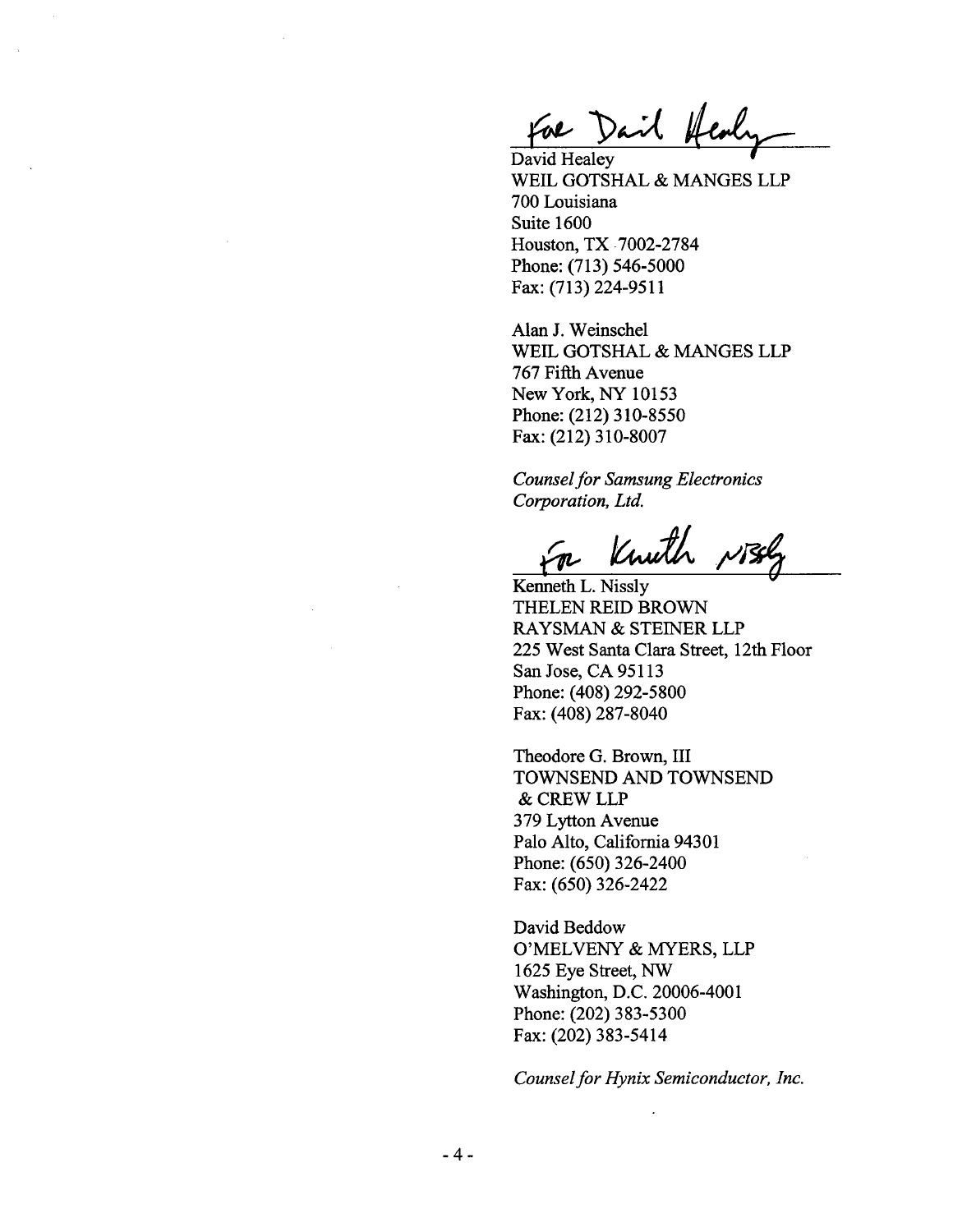## UNITED STATES OF AMERICA BEFORE THE FEDERAL TRADE COMMISSION

In the matter of

RAMBUS INC., Docket No. 9302

A corporation.

## PROPOSED ORDER

Upon consideration of the Motion of Micron Technology, Inc., Samsung Electronics Corporation, Ltd., and Hynx Semiconductor, Inc. ("Amici") for Leave to File Brief as Amicus Curiae in Opposition to Rambus' Motion to Reconsider the Commission's Remedy Order, the Commission finds that Amici's brief may assist in its determination of whether to reconsider its Remedy Order in this case. Accordingly,

IT IS ORDERED that Amici are granted leave to fie their amici curae brief.

By the Commission.

Issued:  $, 2007$